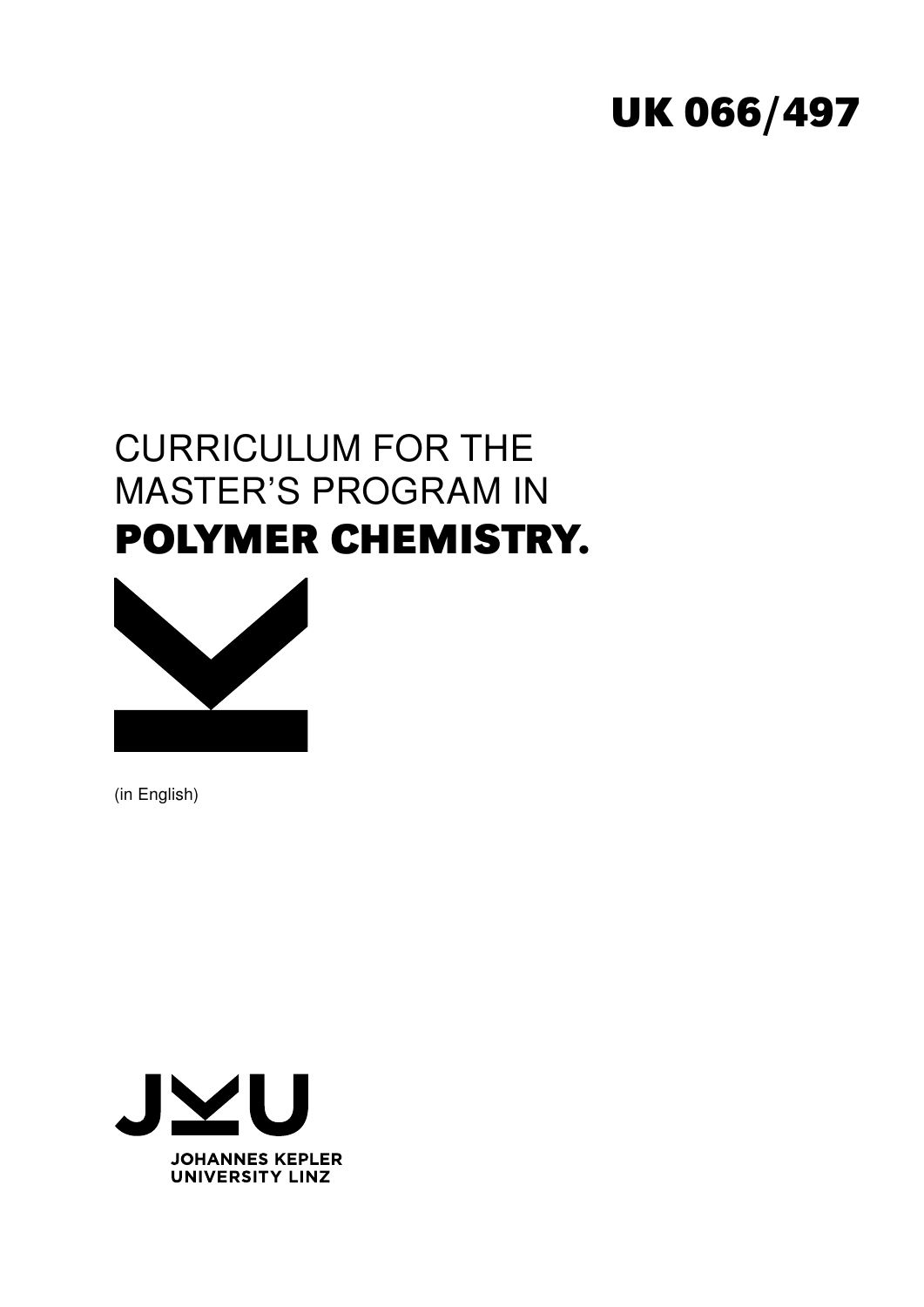# **Contents**

| - 3            |     |
|----------------|-----|
| $\overline{4}$ |     |
| - 5            |     |
|                | - 6 |
| - 6            |     |
| $\overline{7}$ |     |
|                |     |
| $\overline{7}$ |     |
| - 8            |     |
| - 8            |     |
| - 8            |     |
|                |     |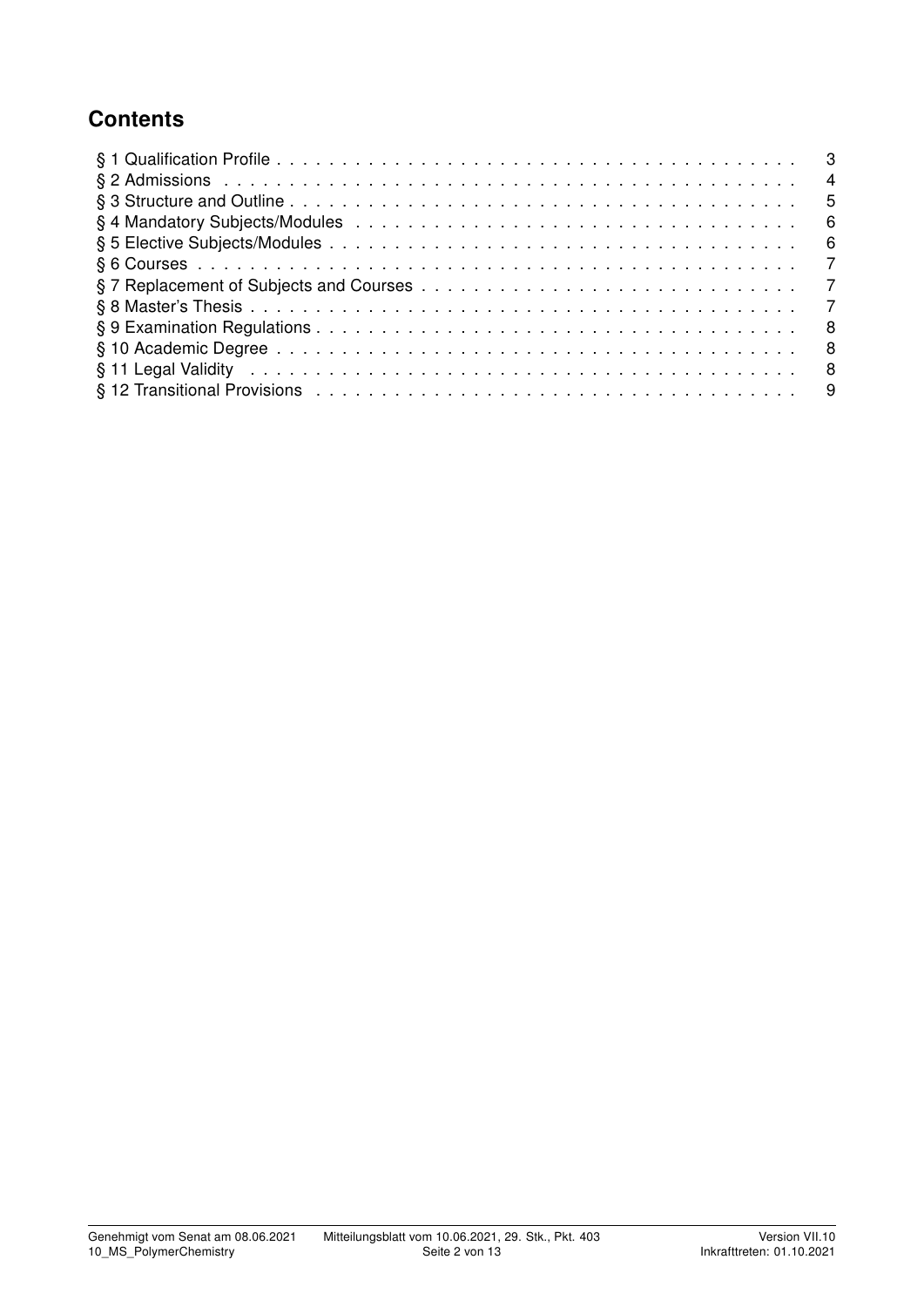# § 1 Qualification Profile

(1) The Master's program in "Polymer Chemistry" at the JKU Linz has been designed to provide a high level of academic and scientific education to qualify polymer chemists to work professionally in fields that include the development and characterization of new kinds of monomers and polymers.

(2) The Master's program provides fundamental academic and scientific knowledge and qualifies graduates to pursue professional careers that require the application of scientific knowledge and methods. Graduates will understand how to transfer new scientific knowledge, theory and methods to the working world, applying their knowledge to demanding activities and operations in various areas of manufacturing and plastics research.

(3) Graduates of the Master's program in "Polymer Chemistry" at the JKU Linz work intensively with the synthesis and characterization of new kinds of monomers and polymer products. Polymer products include plastomers, duromers, and elastomers as well as functional polymers, plastic multifunctional materials, plastic fibers, composites and polymers contained in paints and adhesives.

(4) Graduates are mainly employed in various fields of R&D, as well as chemical synthesis and characterization, in the pharmaceutical and plastics industry, in construction, in the packaging industry, aerospace engineering, sporting goods production, automotive industry, electrical industry and the electronics industry. Skills in interdisciplinary thinking and enterprise are also emphasized.

(5) Graduates of the Master's program "Polymer Chemistry" acquire: - Broad, solid, top quality education in the disciplines of natural and technical sciences - Solid base knowledge in a variety of polymer related disciplines including:

- Polymer Chemistry
- Physical Chemistry of Polymers
- Polymerization Techniques and Technologies
- Materials Science and Characterizing Polymers and Synthetic Materials

(6) Graduates of the Master's program in "Polymer Chemistry" will become familiar and comfortable with base concepts in polymer synthesis, polymer modification and characterization: they are familiar with the basics of polymer manufacturing and the latest subject-specific research methods. Graduates have the ability to plan and assess various reactions and procedures in the area of polymer manufacturing and characterization. The comprehensive, hands-on program offered at the JKU Linz enables graduates to reliably handle the raw materials required for polymer manufacturing, as well as effectively use equipment to handle, manufacture and characterize polymer products. Graduates can conduct experiments and testing series, as well as observe and document systematically and thoroughly. Graduates are in a position to professionally interpret experimentally acquired data and view results in a larger context.

(7) The program offers sound, basic education designed to be consistent with the various demands of different occupations in the fields of polymer chemistry. In order to link theory and practice, students participate in lab courses, workshops corresponding to the lectures, and submit a final academic thesis. The scope of education in the context of the Master's program in "Polymer Chemistry" includes conveying modern strategies and methods designed to create, utilize and relay information.

(8) The Master's program in "Polymer Chemistry" at the JKU Linz includes a number of unique and exclusive features:

- Intensive support provided by diverse cooperation efforts with the plastics producing and processing industries
- Internationality by involvement of globally active companies in the degree program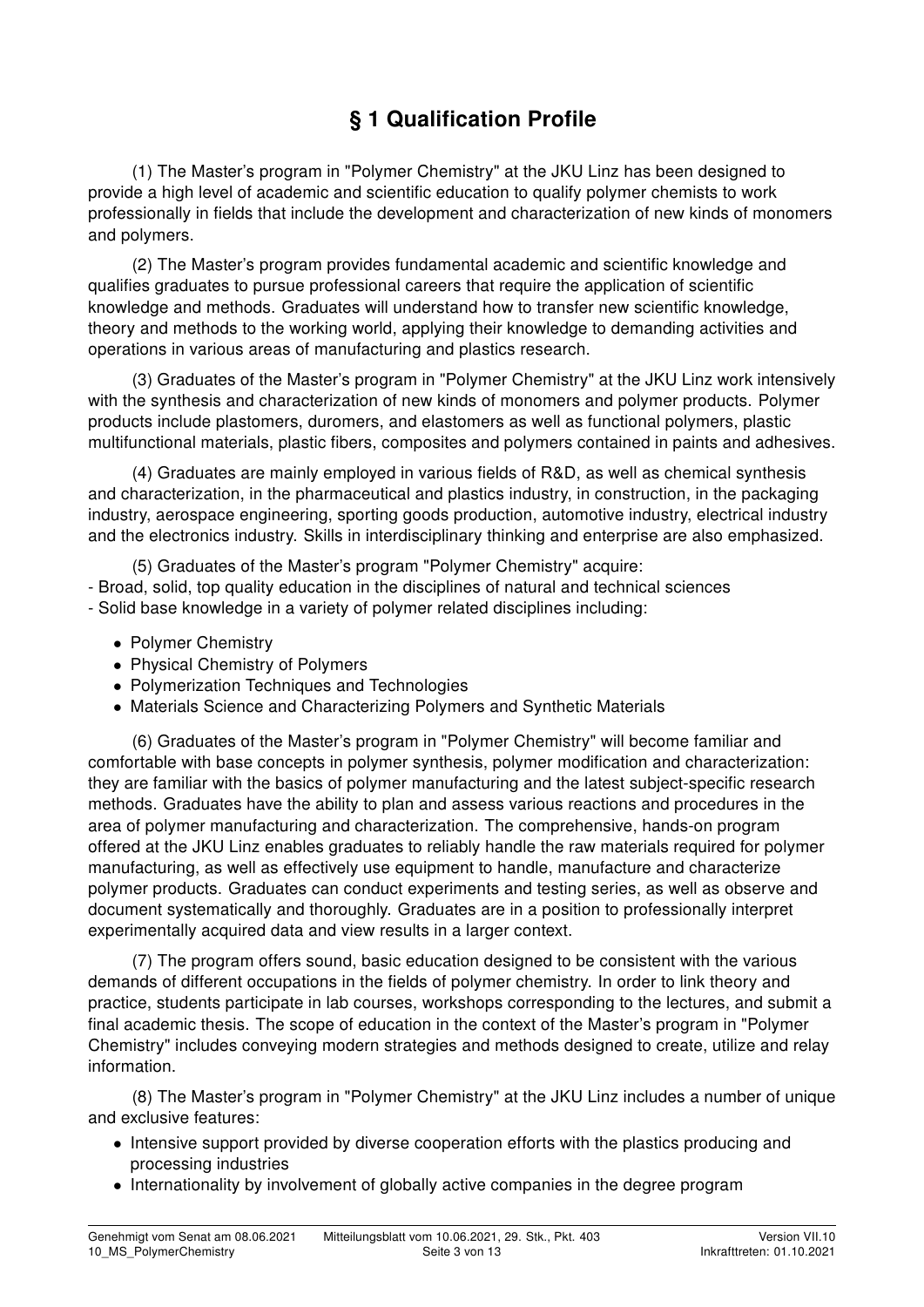- Access to the latest technical equipment at well-equipped polymer institutes
- Broad compilation of JKU institutes involved in the field of polymer science at the JKU
- Close cooperation with polymer engineering institutes

# § 2 Admissions

(1) In accordance with § 54 (1) UG the Master's program "Polymer Chemistry" belongs to the category of engineering degrees and is taught in English.

(2) The Master's program "Polymer Chemistry" is based on the Bachelor's programs in "Chemistry and Chemical Technology" (UK033/290), "Biological Chemistry" (UK033/663) and "Polymer Engineering and Technologies" (UK033/220) at JKU. Graduates of these Bachelor's programs are admitted to the Master's program without any restrictions.

(3) Graduates of related programs at Universities, Universities of Applied Sciences and other recognized national or international post-secondary educational institutions can be admitted to the Master's program if their degree programs are equivalent in content and scope to the Bachelor's programs in "Chemistry and Chemical Technology", "Biological Chemistry" or "Polymer Engineering and Technologies" at JKU. Equivalent programs are those in which the following subjects have been successfully completed in the stated minimum scope, whereby at least 3 ECTS must be in chemical lab/practical courses (chemistry laboratory work with one's own experimental activities):

(a) Equivalent to the Bachelor's program in "Chemistry and Chemical Technology":

- General and Inorganic Chemistry (22 ECTS)
- Analytical Chemistry (20 ECTS)
- Organic Chemistry and Polymer Chemistry (25 ECTS)
- Physical Chemistry (20 ECTS)
- Chemical Technologies and Process Engineering (15 ECTS)
- Mathematics and Fundamentals in Sciences (18 ECTS)

(b) Equivalent to the Bachelor's program in "Biological Chemistry":

- General and Inorganic Chemistry (14 ECTS)
- Analytical Chemistry (16 ECTS)
- Organic Chemistry (15 ECTS)
- Physical Chemistry (10 ECTS)
- Mathematics and Physics (14 ECTS)

(c) Equivalent to the Bachelor's program in "Polymer Engineering and Technologies":

- Chemistry (24 ECTS)
- Polymer Technology (30 ECTS)
- Mathematics and Physics (10 ECTS)

(4) In the event of admission under para. 3, it must be determined during the official admission process whether equivalent standard has been met in accordance to para. 3 lit. a, b or c and/or if the prerequisites for graduates of the Bachelor's degree program in "Chemistry and Chemical Technology", "Biological Chemistry" or "Polymer Engineering and Technologies" have to be applied.

(5) If the undergraduate degree is considered principally equivalent and requires only individual supplements to be considered equivalent, the Rectorate can approve admission and require the student to successfully pass examinations totalling a maximum of 40 ECTS. The student must pass the examinations during the course of the Master's program.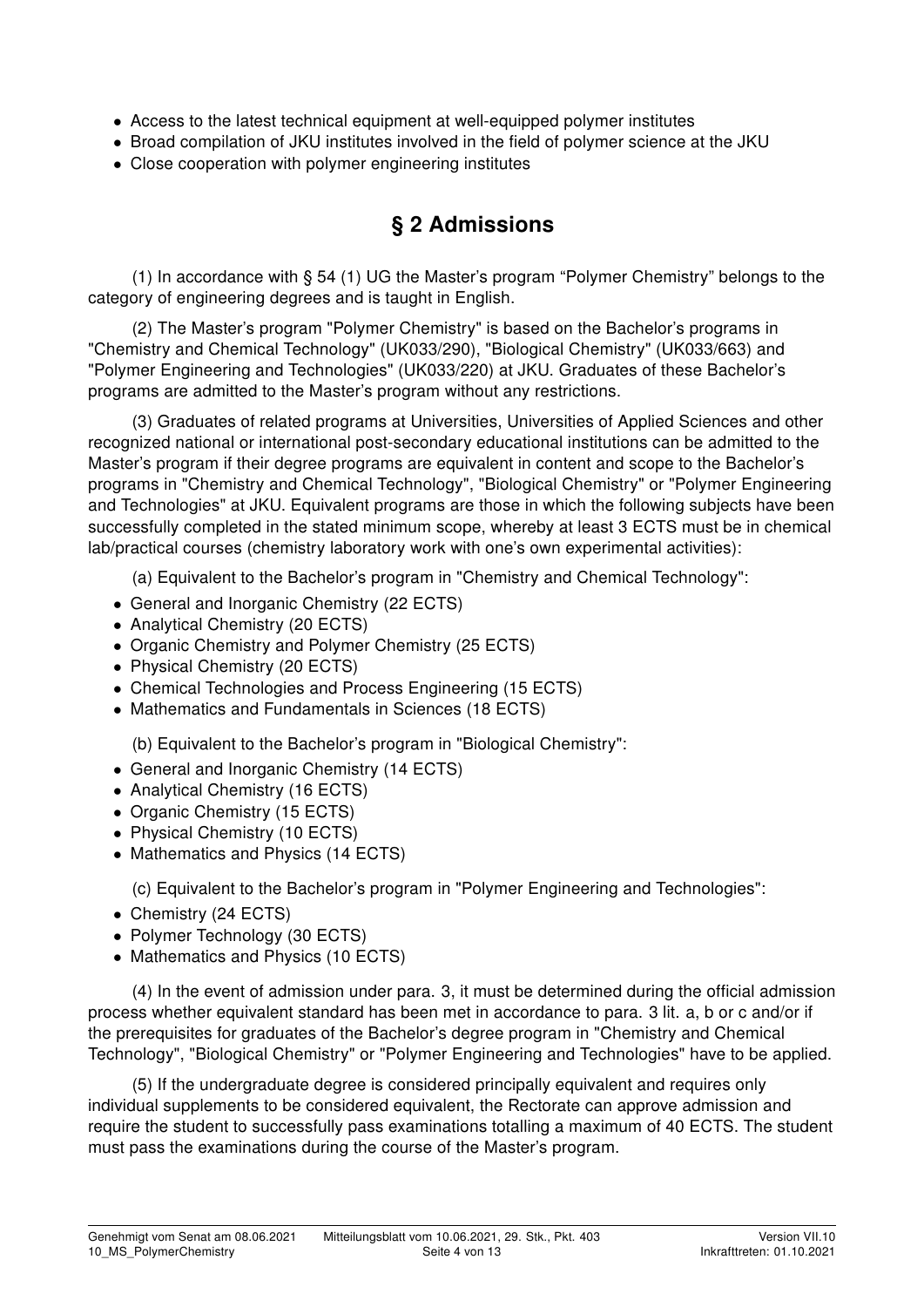(6) Graduates of a Diploma program with a longer duration than a Bachelor's program can obtain recognition for examinations of the Master's program (see § 78 UG) to the extent by which the Diploma program (excluding the diploma thesis) exceeds the Bachelor's program.

# § 3 Structure and Outline

(1) The Master's program in "Polymer Chemistry" covers 4 semesters and consists of 120 ECTS, which are distributed among the following subjects:

(a) Subjects for graduates of the Bachelor's program "Chemistry and Chemical Technology"

| <b>Subjects</b>                                 | <b>ECTS</b> |
|-------------------------------------------------|-------------|
| <b>Mandatory Subjects</b>                       | 56          |
| <b>Elective Subjects</b>                        | 25          |
| Master's Thesis (incl. Master's Thesis Seminar) | 26          |
| <b>Master's Examination</b>                     |             |
| <b>Free Electives</b>                           | 12          |
| Total                                           | 120         |

(b) Subjects for graduates of the Bachelor's program "Biological Chemistry"

| <b>Subjects</b>                                 | <b>ECTS</b> |
|-------------------------------------------------|-------------|
| <b>Mandatory Subjects</b>                       | 62          |
| <b>Elective Subjects</b>                        | 19          |
| Master's Thesis (incl. Master's Thesis Seminar) | 26          |
| <b>Master's Examination</b>                     |             |
| <b>Free Electives</b>                           | 12          |
| Total                                           | 120         |

(c) Subjects for graduates of the Bachelor's program "Polymer Engineering and Technology"

| <b>Subjects</b>                                 | <b>ECTS</b> |
|-------------------------------------------------|-------------|
| <b>Mandatory Subjects</b>                       | 60          |
| <b>Elective Subjects</b>                        | 21          |
| Master's Thesis (incl. Master's Thesis Seminar) | 26          |
| Master's Examination                            |             |
| <b>Free Electives</b>                           | 12          |
| Total                                           | 120         |

(2) For free electives students have to pass examinations corresponding to 12 ECTS, which can be chosen from any recognized national or international post-secondary educational institution. The free electives shall provide additional skills beyond "Polymer Chemistry" and can be taken anytime during the Master's study.

(3) The recommended free electives courses are further courses taught in the Master's programs "Biological Chemistry", "Chemistry and Chemical Technology (CCT)", "Management in Chemical Technologies (MCT)" or "Polymer Technologies and Science (PTS)".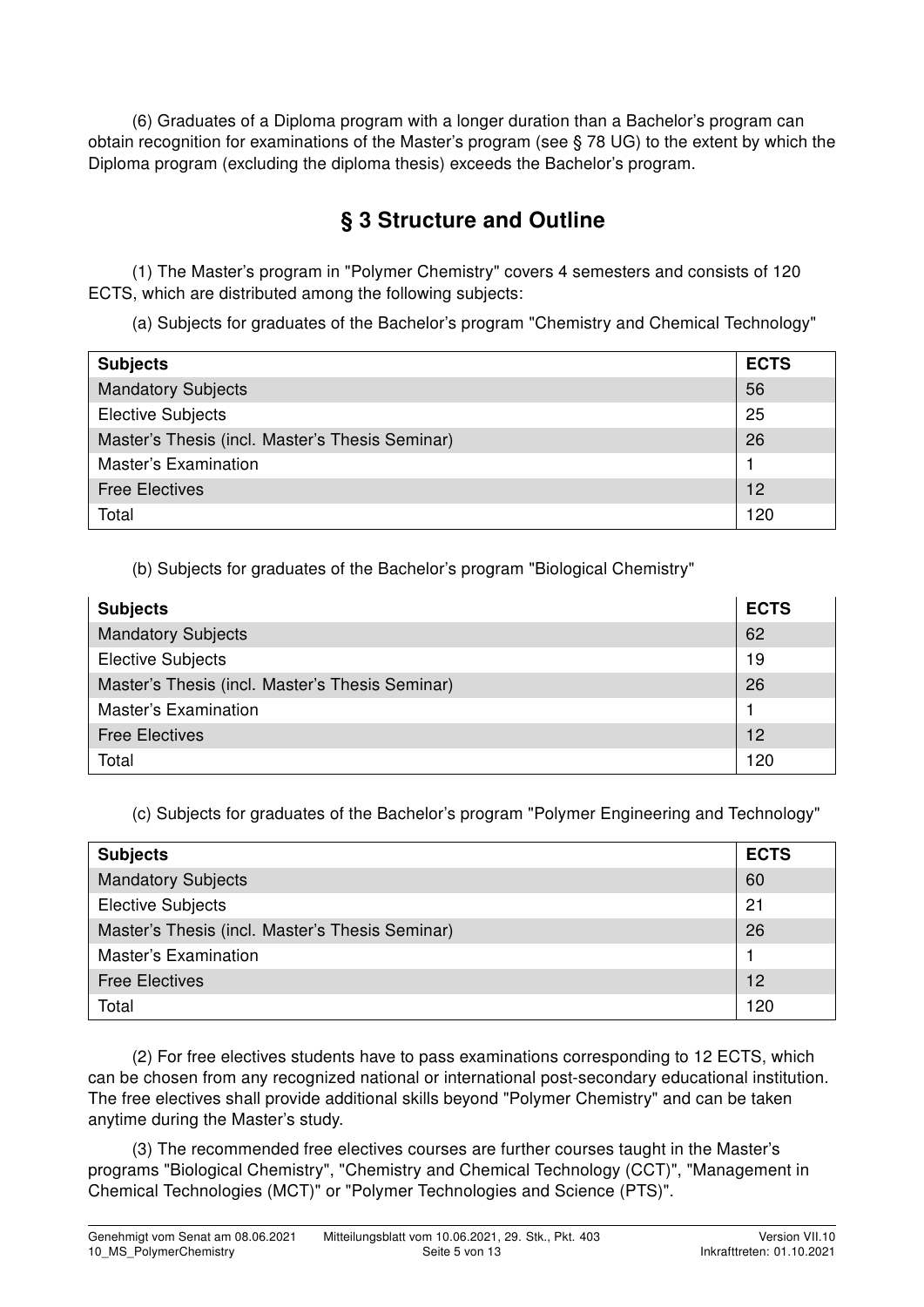(4) The recommended study plans are listed in annex 1-3. This recommendation is based on a full-time program. Due to the academic requirements the degree program cannot be reasonably completed alongside a job or for those who have family care responsibilities.

## § 4 Mandatory Subjects/Modules

(1) The following mandatory subjects have to be completed successfully:

| Code      | <b>Name</b>                                     | <b>ECTS</b>    |
|-----------|-------------------------------------------------|----------------|
| 497ADCH14 | <b>Advanced Chemistry for Polymer Chemistry</b> | 5              |
| 497PHCH19 | <b>Physical Chemistry of Polymers</b>           | 5 <sup>1</sup> |
| 497POCH19 | <b>Polymer Chemistry</b>                        | 12.5           |
| 497POTE19 | <b>Polymerization Techniques</b>                | 8.5            |
| 497SOSK19 | Soft Skills for Master Polymer Chemistry        | 6.5            |

(2) Graduates of the Bachelor's program "Chemistry and Chemical Technology" have to complete, as well as the mandatory subjects, listed in para. 1, additionally the subject "Bridge subject Polymer Chemistry for Bachelors of CCT" subject code: 497BRCH19, to the extent of 18.5 ECTS, graduates of the Bachelor's program "Biological Chemistry" additionally the subject "Bridge subject Polymer Chemistry for Biological Chemists", subject code: 497BRBC19, to the extent of 24.5 ECTS and graduates of the Bachelor's program "Polymer Engineering and Technologies" additionally the subject "Bridge subject Polymer Chemistry for Polymer Engineering and Technologies" subject code: 497BRPE19, to the extent of 22.5 ECTS.

# § 5 Elective Subjects/Modules

(1) Elective subjects have to be completed successfully according to sub-para.1 or 2:

1. The subject "Elective Polymer Materials and Synthesis" or the subject "Elective Polymer Processing" has to be chosen, whereupon graduates of the Bachelor's program "Chemistry and Chemical Technology" have to complete the chosen elective subject to an extent of 25 ECTS, graduates of the Bachelor's program "Biological Chemistry" to an extent of 19 ECTS and graduates of the Bachelor's program "Polymer Engineering and Technologies" to an extent of 21 ECTS.

2. Alternatively the subject Gender Studies to an extent of 3 ECTS and one of the two other elective subjects can be chosen. In this case graduates of the Bachelor's program "Chemistry and Chemical Technology" have to complete the other chosen elective subject to an extent of 22 ECTS, graduates of the Bachelor's program "Biological Chemistry" to an extent of 16 ECTS and graduates of the Bachelor's program "Polymer Engineering and Technologies" to an extent of 18 ECTS.

| Code      | <b>Name</b>                                     | <b>ECTS</b>       |
|-----------|-------------------------------------------------|-------------------|
|           | 497GEND16   Gender Studies                      | $0 - 3$           |
| 497EPMS19 | <b>Elective Polymer Materials and Syntheses</b> | 22-25/16-19/18-21 |
| 497EPOP19 | <b>Elective Polymer Processing</b>              | 22-25/16-19/18-21 |

(2) Students must select only such courses from the Electives that have not already been completed as part of the Bachelor's program which qualified them for this post-graduate program.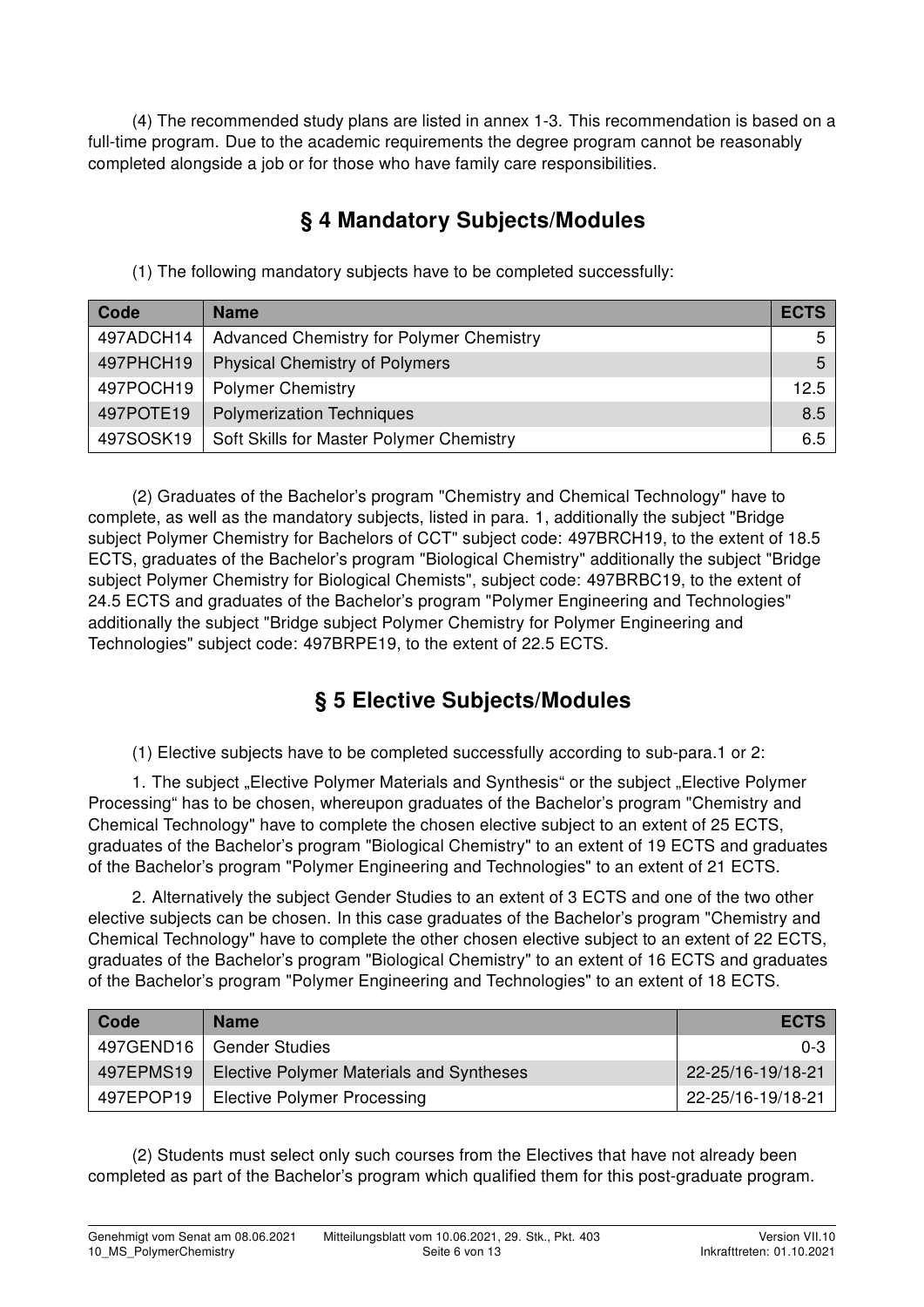## § 6 Courses

(1) The names and the types of all courses of the mandatory and elective subjects, as well as their ECTS, their duration in hours per week, their codes, their registration requirements, and their admission procedures (in case of limited availability of places) are described in the study handbook of JKU (studienhandbuch.jku.at).

(2) The possible types of courses, as well as the examination regulations are described in §§ 13 and 14 of the JKU statute (section "Studienrecht").

#### § 7 Replacement of Subjects and Courses

Mandatory and elective subjects according to §§ 4 and 5, as well as courses according to § 6 (1), may be replaced to a total extent of 18 ECTS by other study specific subjects and courses upon student's request, provided that the purpose of academic professional preparatory training is not affected and the choice of the proposed subjects and courses seems reasonable with regard to the defined aims in the qualification profile, the academic context, as well as to the addition to the professional preparatory training. The application for the replacement of subjects and courses has to be filed by the Vice Rector of Academic Affairs.

### § 8 Master's Thesis

(1) Students of the Master's program "Polymer Chemistry" must complete a Master's thesis according to § 81 UG and § 36 of the JKU statute (Section "Studienrecht").

(2) The Master's thesis usually consists of experimental research, whose results are to be documented in the form of a written paper corresponding to an effort of 21 ECTS.

(3) The Master's thesis serves as a proof that graduates are able to perform scientific work autonomously and correctly in terms of methods and content. The topic of the thesis must be taken from the mandatory subjects listed in § 4 (1) with the exception of the subject "Soft Skills for Master Polymer Chemistry" or from the elective subjects listed in § 5 and must permit completion within a period of 6 months.

(4) The curricular committee may specify guidelines for the formal structure of a Master's thesis.

(5) Subject to agreement with the tutor (academic advisor), the Master's thesis can be submitted in English or German.

(6) In addition to the Master's thesis, students must pass the Master's thesis seminar with 5 ECTS.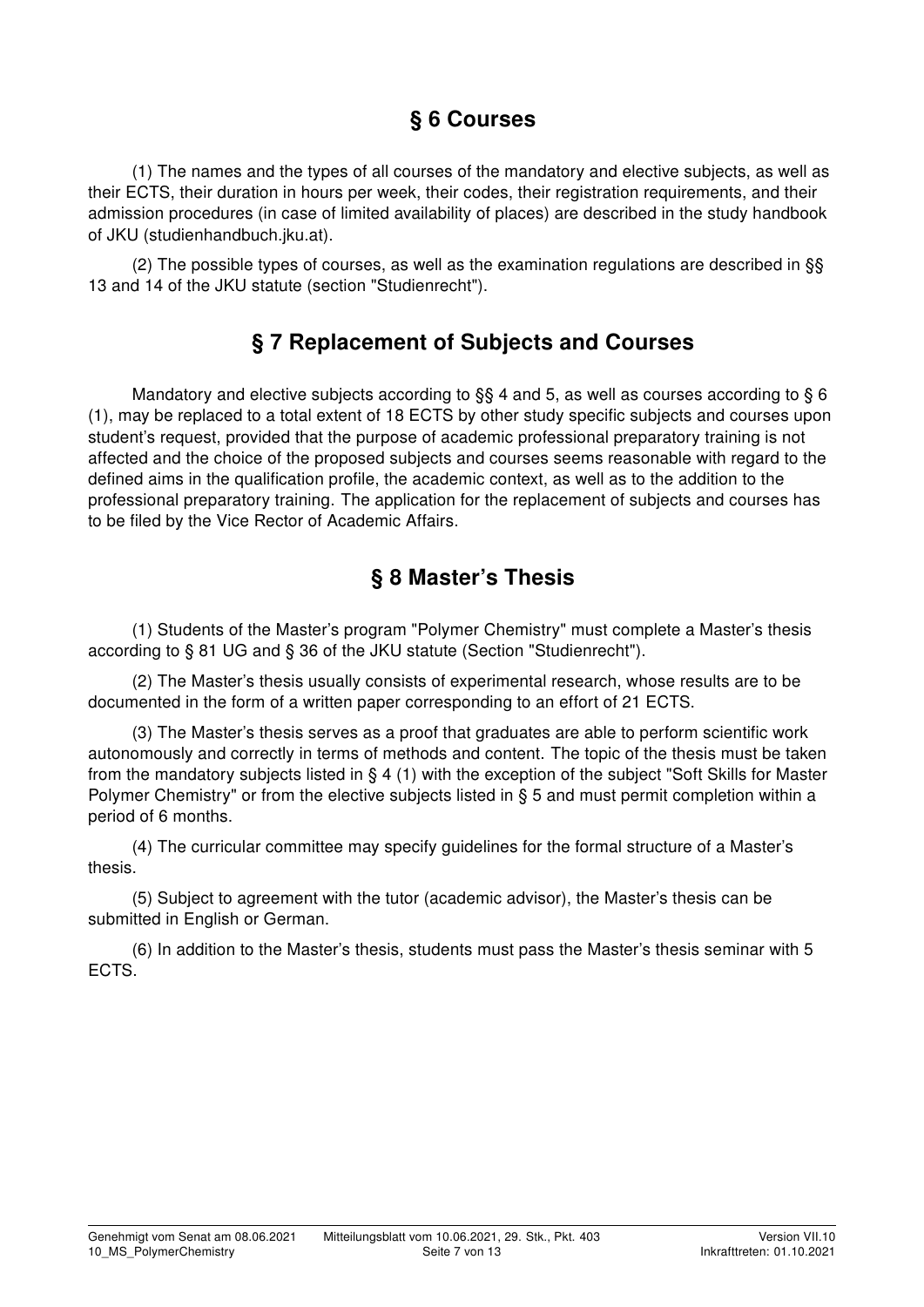# § 9 Examination Regulations

(1) The regulations for subject examinations and course examinations are described in the study handbook of JKU.

(2) The Master's program "Polymer Chemistry" is concluded by a Master's examination.

(3) The Master's examination consists of two parts: The first part is the successful completion of the mandatory and elective subjects according to §§ 4 and 5.

(4) The second part of the Master's examination is a comprehensive oral examination (1 ECTS) conducted by an examination committee. Prior to being admitted to the Master's examination, students must complete the first part of the Master's examination, the Master's thesis, the Master's thesis seminar, and the free electives.

(5) The second part of the Master's examination starts with a presentation and a defense of the Master's thesis, followed by an oral exam that covers the subject which includes the topic of the Master's thesis and as well as a second subject defined by the advisor of the Master's thesis.

(6) The examination committee consists of three members and is formed by the Vice Rector of Academic Affairs. The candidate may submit a proposal for the committee members. In general, the Academic Advisor of the Master's thesis is a member of the examination committee. The head of the committee suggests the assessment of the oral presentation. The other two examiners suggest the assessment of the examinations in their respective subjects.

### § 10 Academic Degree

(1) Graduates of the Master's program "Polymer Chemistry" are awarded the academic degree "Diplom-Ingenieurin/Diplom-Ingenieur" abbreviated "Dipl.-Ing." or "Dipl.-Ing. (JKU) oder "DI" or "DI (JKU)".

(2) The certificate confirming the academic degree is issued in German and in English translation.

#### § 11 Legal Validity

(1) This Curriculum comes into effect on October 1, 2014.

(2) The curriculum of the Master's program in "Polymer Chemistry" in the version published in the official newsletter of Johannes Kepler University Linz on June 26, 2013, 25th piece, item 177 expires by the end of September 30th, 2014.

(3) § 5 para. 2 as published in the official newsletter of the Johannes Kepler University on June  $10^{th}$ , 2015, 26<sup>th</sup> piece, item 203 will take effect on October  $1^{st}$ , 2015.

(4) The amendments in § 3 para. 1, § 4 para. 1, § 5 para. 1 and Annex 1, 2 and 3 will come into effect on October 1st, 2016.

(5) § 2 para. 2, 3 and 4, § 3 para. 1, § 4, § 5 para. 1, § 6 para. 1, § 12 para. 1 and 3 and annex 1, 2 and 3 as published in the official newsletter of the Johannes Kepler University Linz on June 22<sup>nd</sup>, 2018, 26<sup>th</sup> piece, item 273 will take effect on October 1<sup>st</sup>, 2018.

(6) § 2 para. 1, 2, 3 and 4, § 3 para. 1 and 3, § 4, § 5 para. 1, § 8 para. 2 and 6, § 9 para. 4, § 12 para. 4 and annex 1, 2 and 3 as published in the official newsletter of the Johannes Kepler University Linz on May 21<sup>st</sup>, 2019, 26<sup>th</sup> piece, item 374 will take effect on October 1<sup>st</sup>, 2019.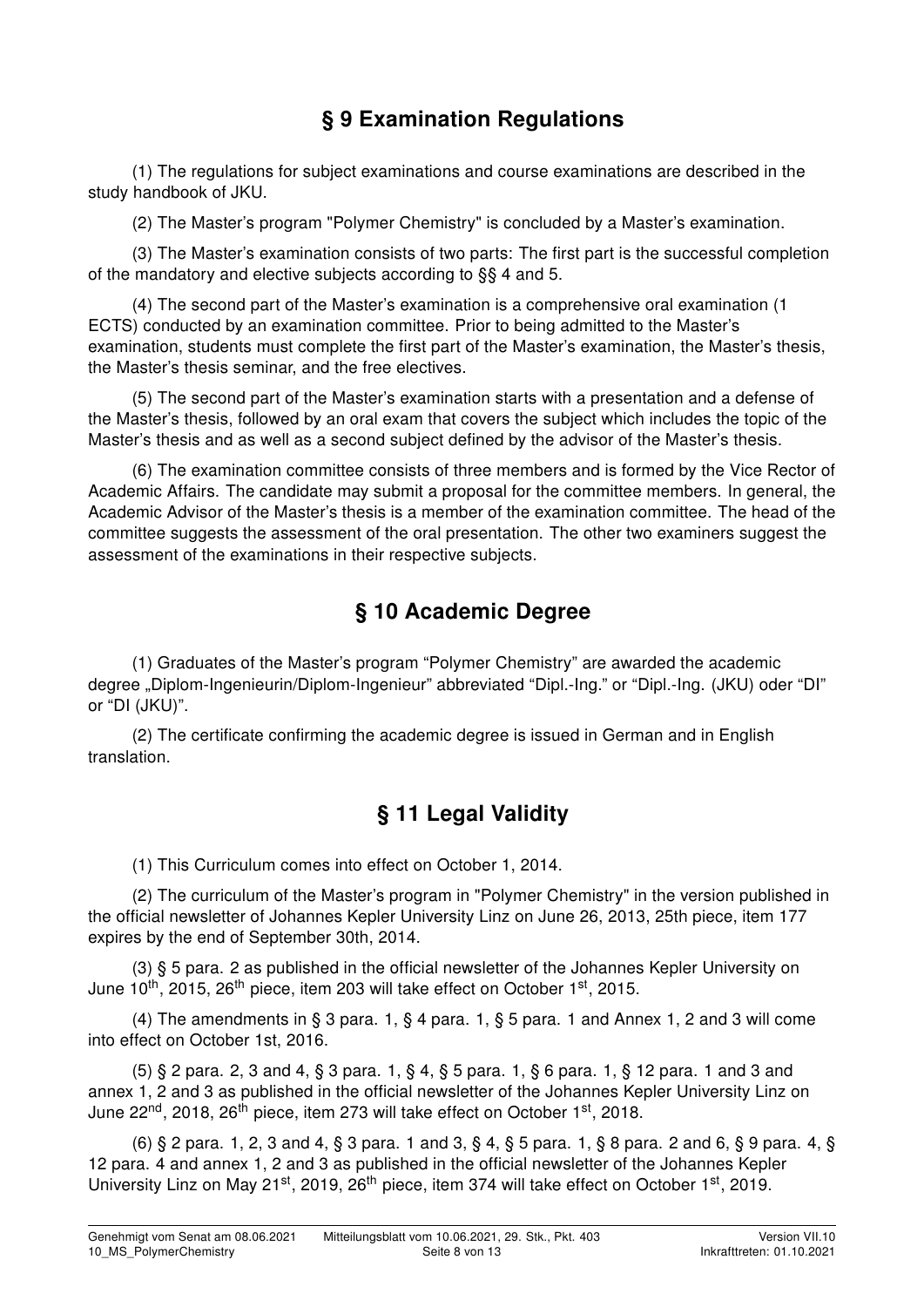(7) § 2 para. 2, and annex 1, 2 and 3 as published in the official newsletter of the Johannes Kepler University Linz on May 19<sup>th</sup>, 2020, 23<sup>th</sup> piece, item 252 will take effect on October 1<sup>st</sup>, 2020.

(8) § 3 para. 4 as published in the official newsletter of the Johannes Kepler University Linz on June  $10^{th}$ , 2021, 29<sup>th</sup> piece, item 403 will take effect on October  $1<sup>st</sup>$ , 2021.

### § 12 Transitional Provisions

(1) For students who have passed examinations within the curriculum of the Master's program in "Polymer Chemistry " in a previous version, the equivalences listed in the study handbook of JKU (studienhandbuch.jku.at) apply.

(2) In addition to the mentioned equivalences given in the study handbook of JKU, the following equivalence table applies:

| Course package in the Master's program<br>"Polymer Chemistry" 2012                                                                                                                              | Equivalent course package in the Master's<br>program "Polymer Chemistry" 2014                                                                                                                                                  |
|-------------------------------------------------------------------------------------------------------------------------------------------------------------------------------------------------|--------------------------------------------------------------------------------------------------------------------------------------------------------------------------------------------------------------------------------|
| 220CHEMPC1V10 + 220CHEMPC1U10:<br>VL+UE Physikalische Chemie der Polymere 1<br>$(2,5 \text{ ECTS} + 1,5 \text{ ECTS})$<br>220CHEMSTRK11: KV Strukturrheologie für<br>Kunststofftechnik (3 ECTS) | 491WPHCPCMV10: VL Physikalische Chemie<br>Makromolekularer Stoffe (3,9 ECTS)<br>497PHCHSTRV13: VL Structural Rheology for<br>Chemistry (2,6 ECTS)                                                                              |
| 497PHCHPC3V10: VL Physikalische Chemie<br>der Polymere III (2,6 ECTS)<br>497PHCHPOAV10: VL Polymerarchitekturen<br>$(2,6$ ECTS)                                                                 | 479POMTPCSV12: VL Physical Chemistry of<br>Surfaces and Interfaces (1,5 ECTS)<br>497PHCHESPV13: VL Elements of Structuring<br>in Polymers (1,3 ECTS)<br>491WPHCPC2P10: PR Praktikum aus<br>Physikalischer Chemie II (2,4 ECTS) |

(3) In addition to the mentioned equivalences given in the study handbook of JKU, the following equivalence table applies:

| Subject package in the Master's program       | Equivalent subject package in the Master's    |
|-----------------------------------------------|-----------------------------------------------|
| "Polymer Chemistry" 2016                      | program "Polymer Chemistry" 2018              |
| 497BRTC14: Bridge subject Polymer             | 497BRTC18: Bridge subject Polymer             |
| Chemistry for Chemists (17,1 ECTS) +          | Chemistry for Chemists (17,5 ECTS) +          |
| 497WAFA16: Electives Polymer Chemistry        | 497WAFA18: Electives Polymer Chemistry        |
| (22,7 ECTS)                                   | (22,3 ECTS)                                   |
| 497BRBC14: Bridge subject Polymer             | 497BRBC18: Bridge subject Polymer             |
| Chemistry for Biological Chemists (22,3 ECTS) | Chemistry for Biological Chemists (23,5 ECTS) |
| $\ddot{}$                                     | $\div$                                        |
| 497WAFA16: Electives Polymer Chemistry        | 497WAFA18: Electives Polymer Chemistry        |
| $(17.5$ ECTS)                                 | (16,3 ECTS)                                   |
| 497BRKT14: Bridge subject Polymer             | 497BRKT18: Bridge subject Polymer             |
| Chemistry for Polymer Engineering and         | Chemistry for Polymer Engineering and         |
| Technologies (23,5 ECTS) +                    | Technologies (24,9 ECTS) +                    |
| 497WAFA16: Electives Polymer Chemistry        | 497WAFA18: Electives Polymer Chemistry        |
| $(16,3$ ECTS)                                 | 14,9 ECTS)                                    |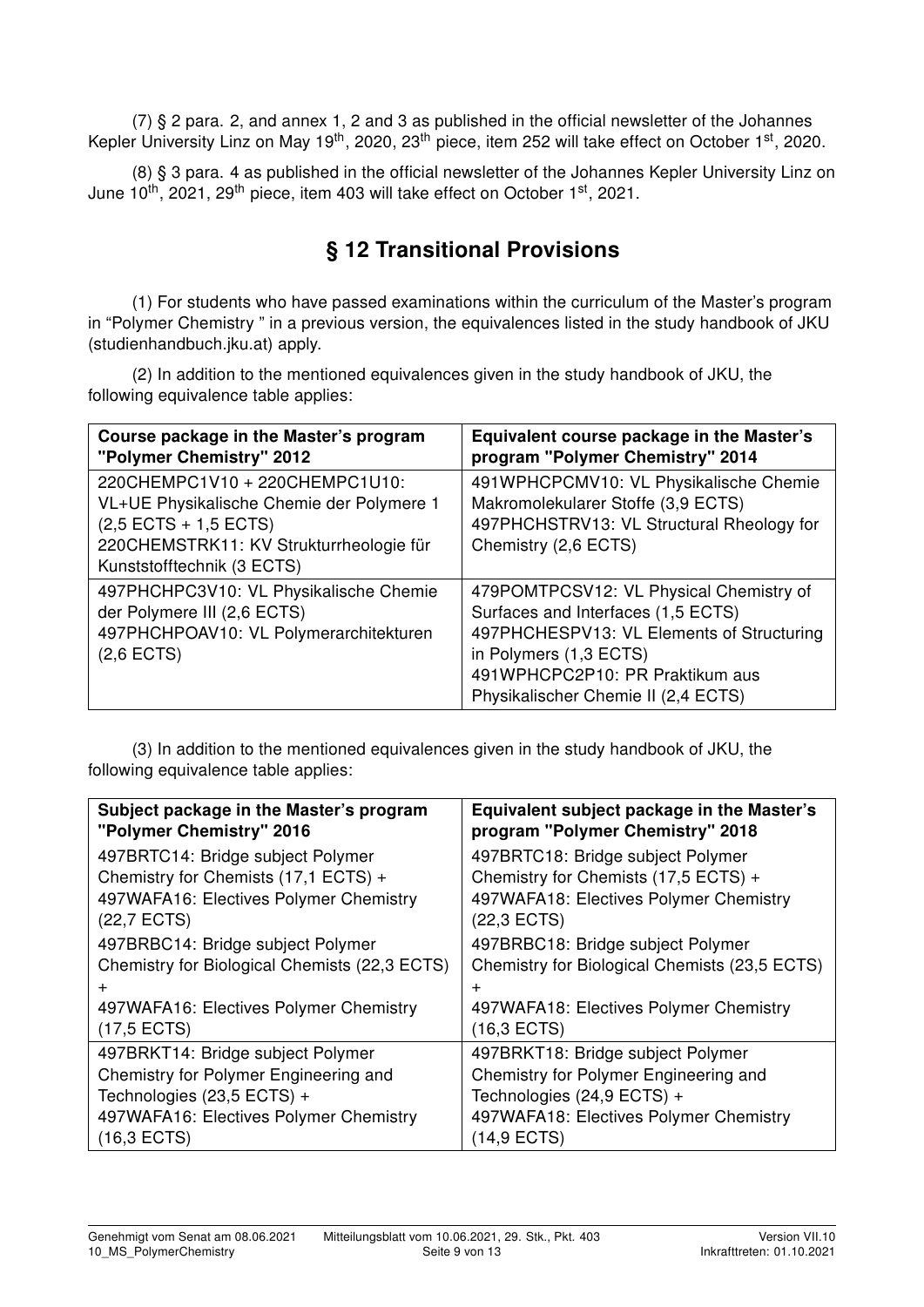(4) In addition to the mentioned equivalences given in the study handbook of JKU, the following equivalence table applies:

| Subject / subject package in the Master's<br>program "Polymer Chemistry" 2018 | Equivalent subject / subject package in the<br>Master's program "Polymer Chemistry"<br>2019 |
|-------------------------------------------------------------------------------|---------------------------------------------------------------------------------------------|
| 497PHCH14: Physical Chemistry of Polymers                                     | 497PHCH19: Physical Chemistry of Polymers                                                   |
| $(5.2$ ECTS)                                                                  | $(5$ ECTS)                                                                                  |
| 497POCH14: Polymer Chemistry (12.8 ECTS)                                      | 497POCH19: Polymer Chemistry (12.5 ECTS)                                                    |
| 497POTE14: Polymerization Techniques (9                                       | 497POTE19: Polymerization Techniques (8.5                                                   |
| ECTS)                                                                         | ECTS)                                                                                       |
| 497SOSK16: Soft Skills for Master Polymer                                     | 497SOSK19: Soft Skills for Master Polymer                                                   |
| Chemistry (6.2 ECTS)                                                          | Chemistry (6.5 ECTS)                                                                        |
| 497MAAR14: Master's Thesis Seminar                                            | 497MAAR19: Master's Thesis Seminar                                                          |
| Polymer Chemistry (3 ECTS)                                                    | Polymer Chemistry (5 ECTS)                                                                  |
| 497BRTC18: Bridge subject Polymer                                             | 497BRCH19: Bridge subject Polymer                                                           |
| Chemistry for Chemists (17.5 ECTS) +                                          | Chemistry for Bachelors of CCT (18.5 ECTS) +                                                |
| 497WAFA18: Electives Polymer Chemistry                                        | 497ELPC19: Electives Polymer Chemistry (25                                                  |
| (22.3 ECTS)                                                                   | ECTS)                                                                                       |
| 497BRBC18: Bridge subject Polymer                                             | 497BRBC19: Bridge subject Polymer                                                           |
| Chemistry for Biological Chemists (23.5 ECTS)                                 | Chemistry for Biological Chemists (24.5 ECTS)                                               |
| +                                                                             | $+$                                                                                         |
| 497WAFA18: Electives Polymer Chemistry                                        | 497ELPC19: Electives Polymer Chemistry (19)                                                 |
| $(16.3$ ECTS)                                                                 | ECTS)                                                                                       |
| 497BRKT18: Bridge subject Polymer                                             | 497BRPE19: Bridge subject Polymer                                                           |
| Chemistry for Polymer Engineering and                                         | Chemistry for Polymer Engineering and                                                       |
| Technologies (24.9 ECTS) +                                                    | Technologies (22.5 ECTS) +                                                                  |
| 497WAFA18: Electives Polymer Chemistry                                        | 497ELPC19: Electives Polymer Chemistry (21                                                  |
| $(14.9$ ECTS)                                                                 | ECTS)                                                                                       |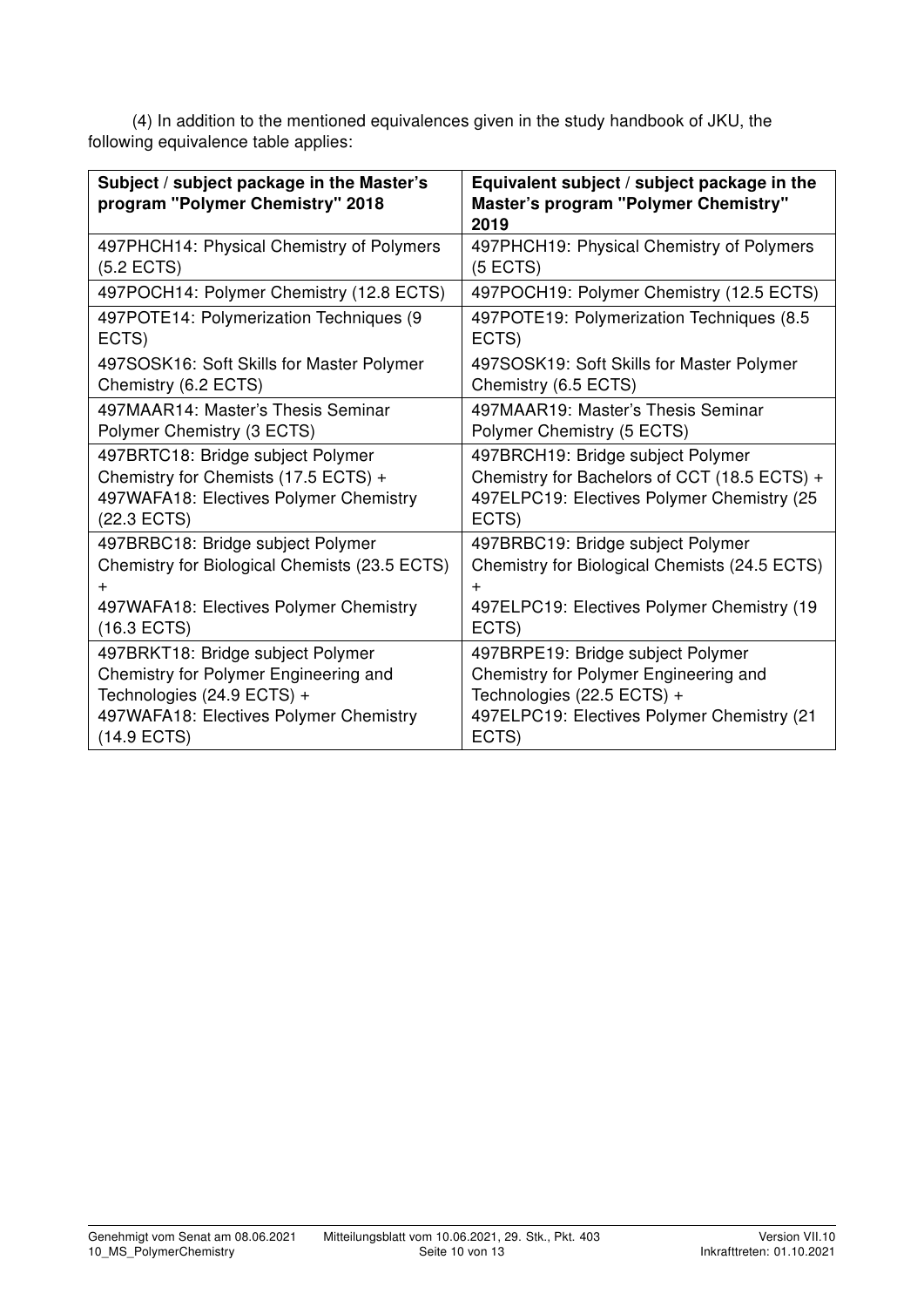#### **Annex 1: Global map of study subjects - Master's Program "Polymer Chemistry" for graduates of the**

**Bachelor's program Chemistry and Chemical Technology (2020)**

| 1 <sup>st</sup> Semester (WS)                                                                                                                                                                                                                                                                                       |                                                                                                                                                                                                         | 2 <sup>nd</sup> Semester (SS)                                                                                                              |                        | 3rd Semester (WS)                                                                                                                 |                        | 4 <sup>th</sup> Semester (SS)      |             |
|---------------------------------------------------------------------------------------------------------------------------------------------------------------------------------------------------------------------------------------------------------------------------------------------------------------------|---------------------------------------------------------------------------------------------------------------------------------------------------------------------------------------------------------|--------------------------------------------------------------------------------------------------------------------------------------------|------------------------|-----------------------------------------------------------------------------------------------------------------------------------|------------------------|------------------------------------|-------------|
| Subject/Module                                                                                                                                                                                                                                                                                                      |                                                                                                                                                                                                         | <b>ECTS Subject/Module</b>                                                                                                                 |                        | <b>ECTS Subject/Module</b>                                                                                                        |                        | <b>ECTS Subject/Module</b>         | <b>ECTS</b> |
| <b>Bridge subject Polymer Chemistry for</b><br><b>Bachelors of CCT</b><br>VL Polymerwerkstoffe 1<br>VL Technologien der Polymerverarbeitung 1A:<br>Einführung<br>VL Technologien der Polymerverarbeitung 1B:<br>16<br>Einführung<br>VL Structural Rheology for Chemistry<br>VL Physical Chemistry of Macromolecules |                                                                                                                                                                                                         | <b>Bridge subject Polymer Chemistry</b><br>for Bachelors of CCT<br>VL Charakterisierung und Prüfung der<br>Kunststoffe 1                   | 2,5                    |                                                                                                                                   |                        |                                    |             |
|                                                                                                                                                                                                                                                                                                                     | <b>Polymer Chemistry</b><br>VL Chemical Interactions in Polymers<br><b>VL Technical Biopolymers</b><br>PR Laboratory Course of Polymer<br>Chemistry 1<br>PR Laboratory Course of Polymer<br>Chemistry 2 | 8                                                                                                                                          | <b>Master's Thesis</b> | 10                                                                                                                                | <b>Master's Thesis</b> | 11                                 |             |
| <b>Soft Skills for Master Polymer Chemistry</b><br>VL Patent Law and Intellectual Property                                                                                                                                                                                                                          | 3                                                                                                                                                                                                       | <b>Advanced Chemistry for Polymer</b><br><b>Chemistry</b><br>PR Advanced Instrumental Analysis                                             | $\overline{2}$         | <b>Polymerization Techniques</b><br><b>UE Exercises in Polymerization</b><br><b>Techniques</b><br>PR Lab Course in Polymerization | 5,5                    | <b>Electives Polymer Chemistry</b> | 5           |
|                                                                                                                                                                                                                                                                                                                     |                                                                                                                                                                                                         | <b>Soft Skills for Master Polymer</b><br><b>Chemistry</b><br><b>VL Excursion to Industry</b>                                               |                        | <b>Techniques</b>                                                                                                                 |                        |                                    |             |
| <b>Polymer Chemistry</b><br>VL Polymer Chemistry 2<br>UE Exercises in Polymer Chemistry 2                                                                                                                                                                                                                           | 4,5                                                                                                                                                                                                     | SE Global Management and Strategy                                                                                                          | 3,5                    | <b>Electives Polymer Chemistry</b>                                                                                                | 7,5                    | <b>Master's Thesis Seminar/</b>    | 6           |
| <b>Physical Chemistry of Polymers</b><br>VL Elements of Structuring in Polymers                                                                                                                                                                                                                                     | 1,5                                                                                                                                                                                                     | <b>Polymerization Techniques</b><br><b>VL Polymerization Techniques</b>                                                                    | 3                      |                                                                                                                                   |                        | <b>Master's Examination</b>        |             |
| <b>Advanced Chemistry for Polymer Chemistry</b><br>VL Catalysis by Metal Complexes                                                                                                                                                                                                                                  | 3                                                                                                                                                                                                       | <b>Physical Chemistry of Polymers</b><br>PR Advanced Lab in Physical<br>Chemistry I<br>VL Physical Chemistry of Surfaces and<br>Interfaces | 3,5                    | <b>Free Electives</b>                                                                                                             | 7                      | <b>Free Electives</b>              | 8           |
| <b>Electives Polymer Chemistry</b>                                                                                                                                                                                                                                                                                  | $\overline{2}$                                                                                                                                                                                          | <b>Electives Polymer Chemistry</b>                                                                                                         | 7,5                    |                                                                                                                                   |                        |                                    |             |
|                                                                                                                                                                                                                                                                                                                     | 30                                                                                                                                                                                                      |                                                                                                                                            | 30                     |                                                                                                                                   | 30                     |                                    | 30          |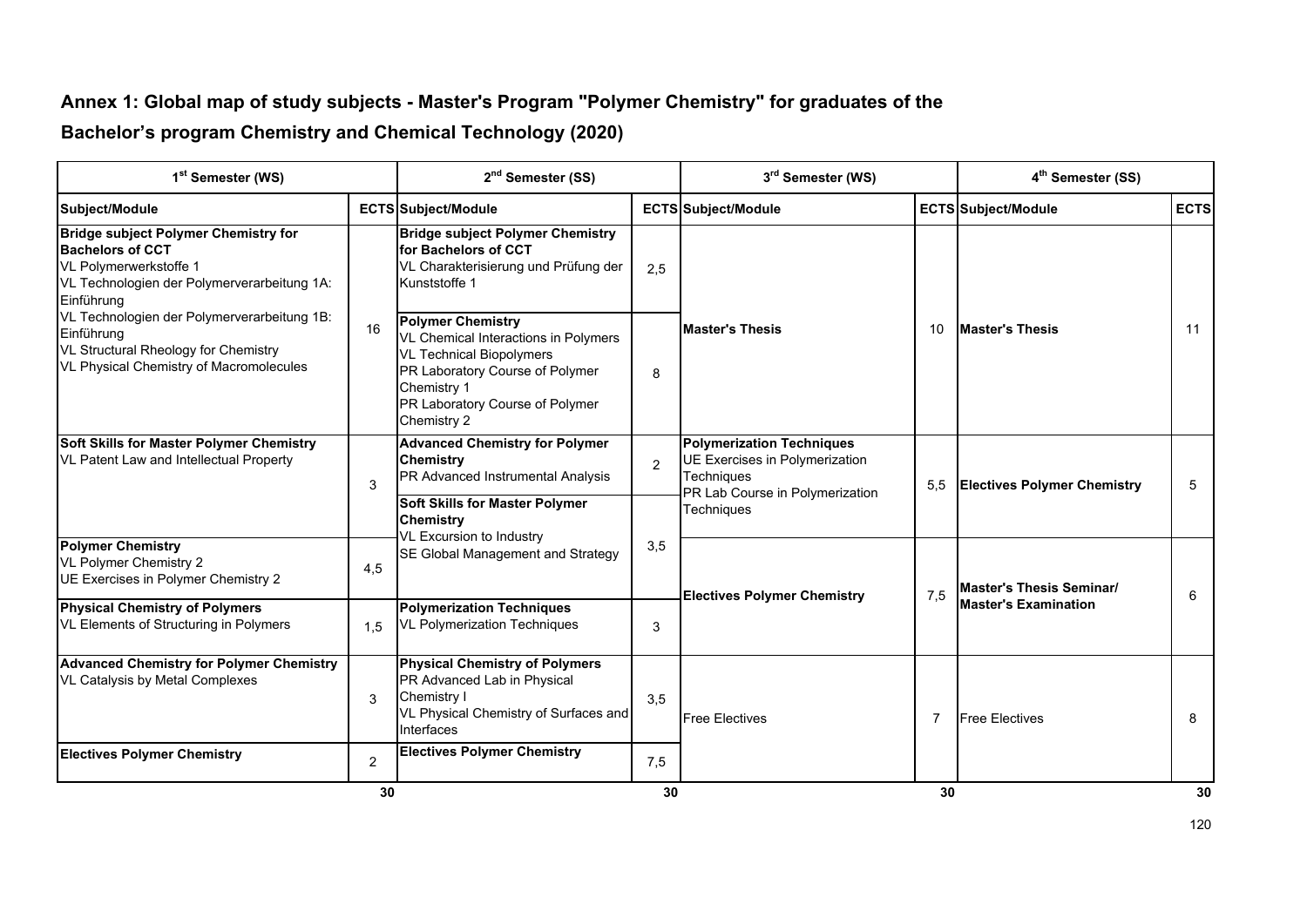#### **Annex 2: Global map of study subjects - Master's Program "Polymer Chemistry" for graduates of the**

#### **Bachelor's program Biological Chemistry (2020)**

| 1 <sup>st</sup> Semester (WS)                                                                                                                                                                                                                                                                                                                                                             |     | 2 <sup>nd</sup> Semester (SS)                                                                                                                                                                           |                | 3rd Semester (WS)                                                                |     | 4 <sup>th</sup> Semester (SS)      |             |
|-------------------------------------------------------------------------------------------------------------------------------------------------------------------------------------------------------------------------------------------------------------------------------------------------------------------------------------------------------------------------------------------|-----|---------------------------------------------------------------------------------------------------------------------------------------------------------------------------------------------------------|----------------|----------------------------------------------------------------------------------|-----|------------------------------------|-------------|
| Subject/Module                                                                                                                                                                                                                                                                                                                                                                            |     | <b>ECTS Subject/Module</b>                                                                                                                                                                              |                | <b>ECTS Subject/Module</b>                                                       |     | <b>ECTS Subject/Module</b>         | <b>ECTS</b> |
| <b>Bridge subject Polymer Chemistry for</b><br><b>Biological Chemists</b><br>VL Polymerwerkstoffe 1<br>VL Technologien der Polymerverarbeitung 1A:<br>Einführung<br>VL Technologien der Polymerverarbeitung 1B:<br>Einführung<br>VL Structural Rheology for Chemistry<br>VL Physical Chemistry of Macromolecules<br><b>VL Polymer Chemistry</b><br><b>VL Chemical Process Engineering</b> |     | <b>Bridge subject Polymer Chemistry</b><br>for Biological Chemists<br>VL Charakterisierung und Prüfung der<br>Kunststoffe 1                                                                             | 2,5            | <b>Master's Thesis</b>                                                           |     | <b>Master's Thesis</b>             | 11          |
|                                                                                                                                                                                                                                                                                                                                                                                           | 22  | <b>Polymer Chemistry</b><br>VL Chemical Interactions in Polymers<br><b>VL Technical Biopolymers</b><br>PR Laboratory Course of Polymer<br>Chemistry 1<br>PR Laboratory Course of Polymer<br>Chemistry 2 | 8              |                                                                                  | 10  |                                    |             |
|                                                                                                                                                                                                                                                                                                                                                                                           |     | <b>Advanced Chemistry for Polymer</b><br><b>Chemistry</b><br>PR Advanced Instrumental Analysis                                                                                                          | $\overline{2}$ | <b>Polymerization Techniques</b><br>UE Exercises in Polymerization<br>Techniques | 5,5 | <b>Electives Polymer Chemistry</b> | 5           |
| <b>Polymer Chemistry</b><br>VL Polymer Chemistry 2<br>UE Exercises in Polymer Chemistry 2                                                                                                                                                                                                                                                                                                 | 4.5 | <b>Soft Skills for Master Polymer</b><br><b>Chemistry</b><br>VL Excursion to Industry                                                                                                                   | 3,5            | PR Lab Course in Polymerization<br>Techniques                                    |     |                                    |             |
| <b>Advanced Chemistry for Polymer Chemistry</b><br>VL Catalysis by Metal Complexes                                                                                                                                                                                                                                                                                                        | 3   | SE Global Management and Strategy                                                                                                                                                                       |                | <b>Soft Skills for Master Polymer</b><br><b>Chemistry</b>                        |     | <b>Master's Thesis Seminar/</b>    |             |
| <b>Physical Chemistry of Polymers</b><br>VL Elements of Structuring in Polymers                                                                                                                                                                                                                                                                                                           | 1,5 | <b>Polymerization Techniques</b><br><b>VL Polymerization Techniques</b>                                                                                                                                 | 3              | <b>VL Patent Law and Intellectual</b><br>Property                                | 3   | <b>Master's Examination</b>        | 6           |
|                                                                                                                                                                                                                                                                                                                                                                                           |     | <b>Electives Polymer Chemistry</b>                                                                                                                                                                      | 6.5            | <b>Free Electives</b>                                                            | 7   | <b>Free Electives</b>              | 8           |
|                                                                                                                                                                                                                                                                                                                                                                                           |     | <b>Physical Chemistry of Polymers</b><br>PR Advanced Lab in Physical<br>Chemistry I<br>VL Physical Chemistry of Surfaces and<br>Interfaces                                                              | 3,5            | <b>Electives Polymer Chemistry</b>                                               | 4,5 |                                    |             |
|                                                                                                                                                                                                                                                                                                                                                                                           | 31  |                                                                                                                                                                                                         | 29             |                                                                                  | 30  |                                    | 30          |